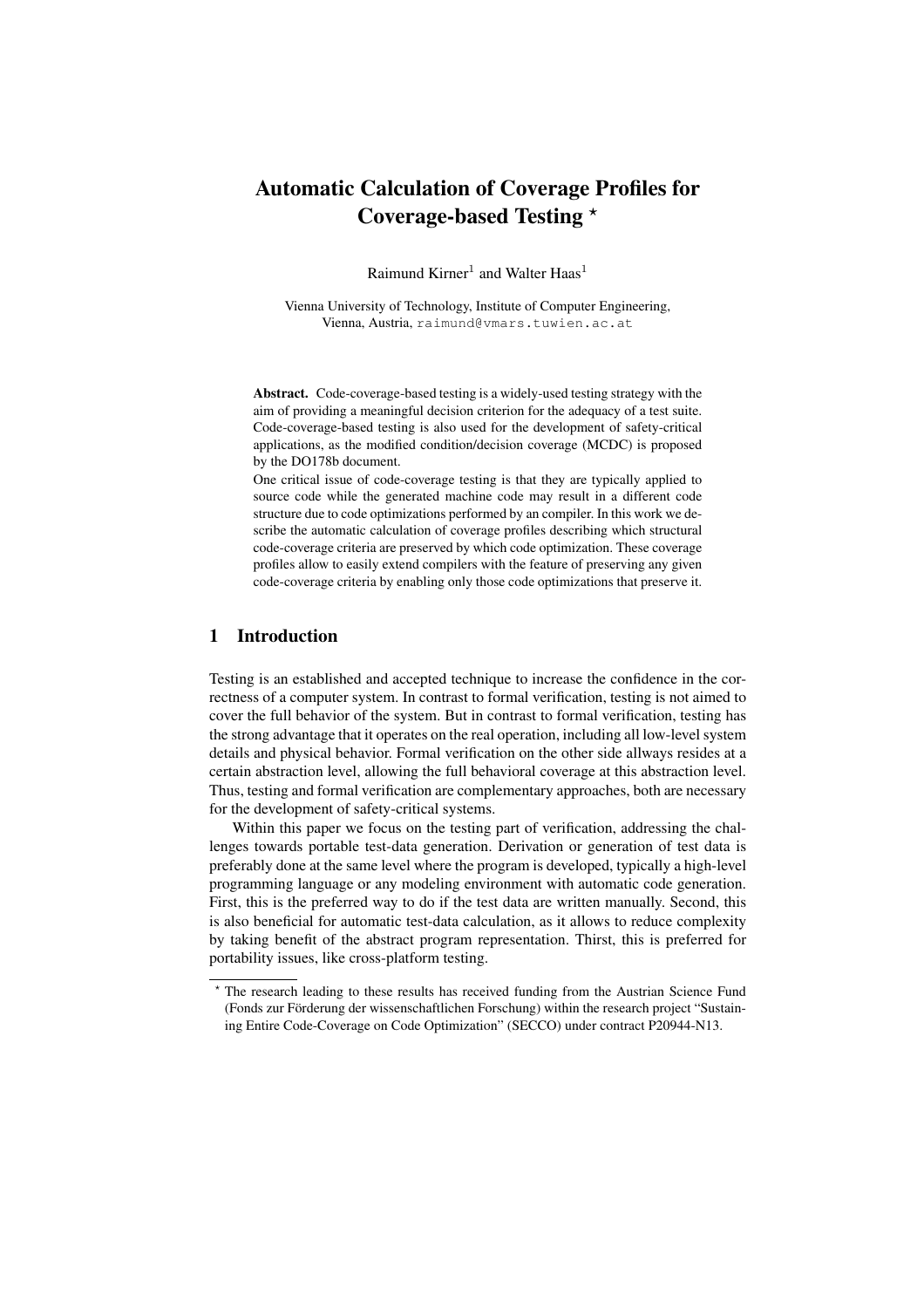We assume that test-data generation is guided by structural code coverage, for example, *statement coverage*, *condition coverage*, or *decision coverage*. Structural codecoverage on its own is not a very robust coverage metric for software testing, but it is a useful complementary metric that indicates program locations of weak coverage by test data.

Using source-code based derivation of test data, it is the challenge to ensure that the test data fulfill an analogous structural code-coverage metric at the machine-code level as they achieve at source-code level. We call it analogous code-coverage metric, because several structural code-coverage metrics make no sense at machine-code level, because, for example, the grouping of several conditions to a decision is a source-level concept that is not available at machine-code level. If a compiler performs complex code optimizations that, for example, introduce new paths or change the reachability of some statements [1], this may disrupt the structural code coverage achieved at the original program.

We propose an approach toward the preservation of structural code coverage when transforming the program [2, 3]. For this we use a so-called *coverage profiles*, i.e., a pre-calculated table that specifies for each structural code-coverage metric which code transformations of the compiler guarantee to preserve it. Such a coverage profile can be easily integrated into a compiler such that only those code transformations are enabled that preserve the chosen structural code coverage. The conceptual integration of coverage profiles into a compiler is shown in Figure 1. In this paper we focus on the abstract specification of code transformations and on the calculation of the coverage profiles.



Fig. 1. Application of a Coverage Profile

Besides the functional software testing, the preservation of structural code coverage is also of high interest for hybrid timing analysis, i.e., an approach to determine the tim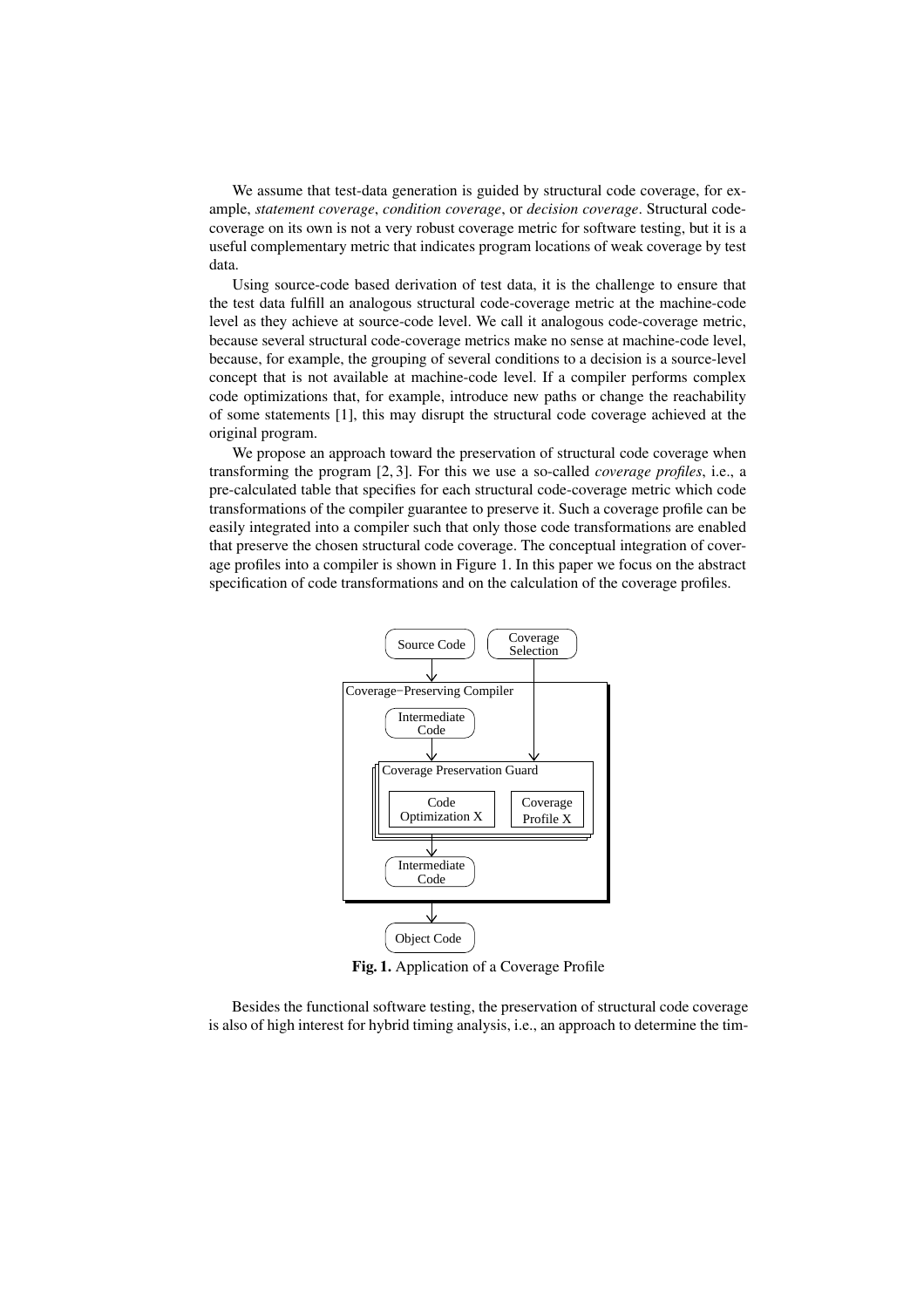ing behavior of a program based on the combination of execution-time measurements and program analysis [4, 5].

# 2 Structural Code Coverage for Software Testing

Structural code-coverage criteria are testing metrics to quantify the control-flow coverage of the program for a given set of test data. In this section we describe a few exemplary structural code-coverage metrics to show the calculation of compilation profiles. Formal definitions of some additional structural code-coverage metrics can be found in [3, 6].

## 2.1 Basic Definitions

In the following we give a list of basic definitions that are used to formally describe properties of structural code coverage and conditions for preserving structural code coverage:

**Program** P denotes the program before  $(P_1)$  and after  $(P_2)$  the transformations for which we want to preserve structural code coverage.

Control-flow graph (CFG) is used to model the control flow of a program [7]. A CFG  $G = \langle N, E, s, t \rangle$  consists of a set of nodes N representing *basic blocks* (see below), a set of edges  $E : N \times N$  representing the control flow (also called control-flow edges), a unique entry node s, and a unique end node t.

**Basic block** of a program  $P$  is a code sequence of maximal length with a single entry point at the beginning and with the only allowed occurrence of a control-flow statement at its end. We denote the set of basic blocks in a program  $P_i$  as  $B(P_i)$ .

Decision is a Boolean expression composed of *conditions* that are combined by Boolean operators. If a *condition* occurs more than once in the *decision*, each occurrence is a distinct condition [8]. However, the *input* of a decision is the set of its conditions without duplicates. A decision is composed of one or more basic blocks. We denote the set of decisions of a program  $P_i$  as  $D(P_i)$ .

There are programming languages, where decisions are hidden by an implicit control flow. For example, in ISO *C* due to the short-circuit evaluation the following statement a = (b  $&c$ ); contains the decision (b  $&c$ ). The short-circuit evaluation of ISO *C* states that the second argument of the operators  $\&&\&\text{ and }||\&\text{ is not evalu-}$ ated if the result of the operator is already determined by the first argument. The correct identification of hidden control flow is important, for example, to analyze decision coverage. See [3] for further details with respect to code coverage.

Condition is a Boolean expression. We consider only lowest-level conditions, i.e., conditions that do not contain operators with Boolean arguments [8]. A condition is composed of one or more basic blocks. We denote the set of conditions of a decision  $d$ as  $C(d)$ . The set of all conditions within a program  $P_i$  is denoted as  $C(P_i)$ .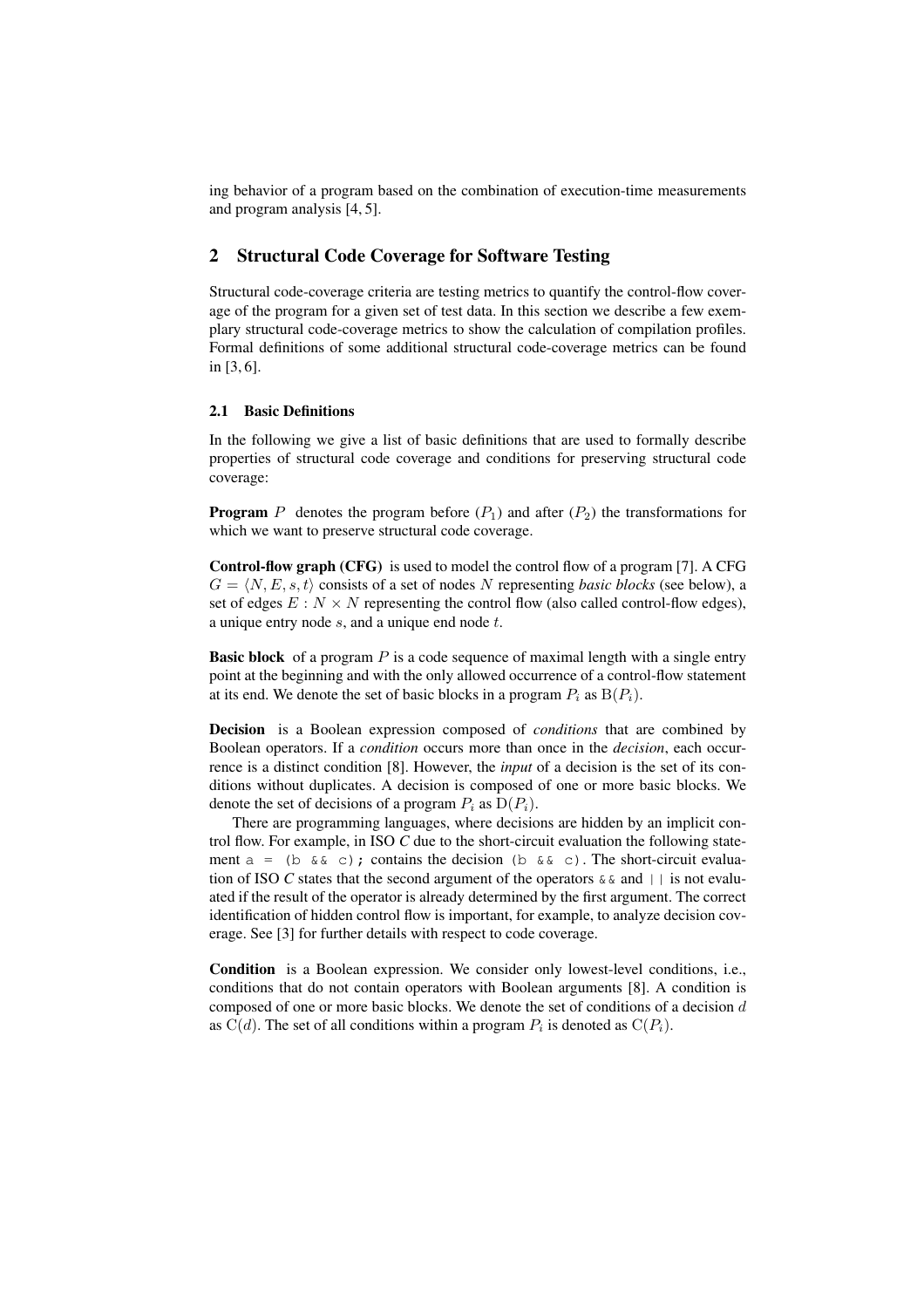**Input data**  $\mathbb{ID}$  defines the set of all possible valuations<sup>1</sup> of the input variables of a program.

Test data  $T\mathbb{D}$  defines the set of valuations of the input variables that have been generated with structural code coverage analysis done at source-code level. Since exhaustive testing is intractable in practice, TD is assumed as a true subset of the program's input data space ID: TD  $\subset$  ID. If we would aim for exhaustive testing (TD = ID) there would be no challenge of structural code-coverage preservation.

Note that a test case consists, besides the test data, also of the expected output behavior of the program. Since we are primarily concerned with the preservation of structural code coverage with consider only the test data.

**Reachability valuation**  $IV_R(x)$  defines the set of valuations of the input variables that trigger the execution of expression  $x$ , where  $x$  can be a condition, decision, or a basic block.

**Satisfiability valuation**  $IV_T(x)$ ,  $IV_F(x)$  defines the sets of valuations of the input variables that trigger the execution of the condition/decision  $x$  with a certain result of x:  $IV_T(x)$  is the input-data set, where x evaluates to TRUE and  $IV_F(x)$  is the set, where x evaluates to FALSE. The following properties always hold for  $IV_T(x)$ ,  $IV_F(x)$ :

$$
IV_T(x) \cap IV_F(x) \supseteq \emptyset
$$
  

$$
IV_T(x) \cup IV_F(x) = IV_R(x)
$$

Consider the following example of C code to get an intuition about the meaning of the satisfiability valuations:

void f (int a,b) { if (a==3 && b==2) return 1; return 0; }

For this code fragment we assume

$$
IV_R(a == 3) = \{ \langle a, b \rangle \mid a, b \in \text{int} \}
$$

From this assumption it follows that

$$
IV_R(b == 2) = \{ \langle 3, b \rangle \mid b \in \text{int} \}
$$

(and not the larger set  $\{\langle a, b \rangle | a, b \in \text{int}\}\$  due to the hidden control flow caused by the short-circuit evaluation of ISO *C* [3]). It follows that

$$
IV_T(\text{b==2}) = \{ \langle 3, 2 \rangle \}
$$

 $1$  Valuation of a variable means the assignment of concrete values to it. The valuation of an expression means the assignment of concrete values to all variables within the expression.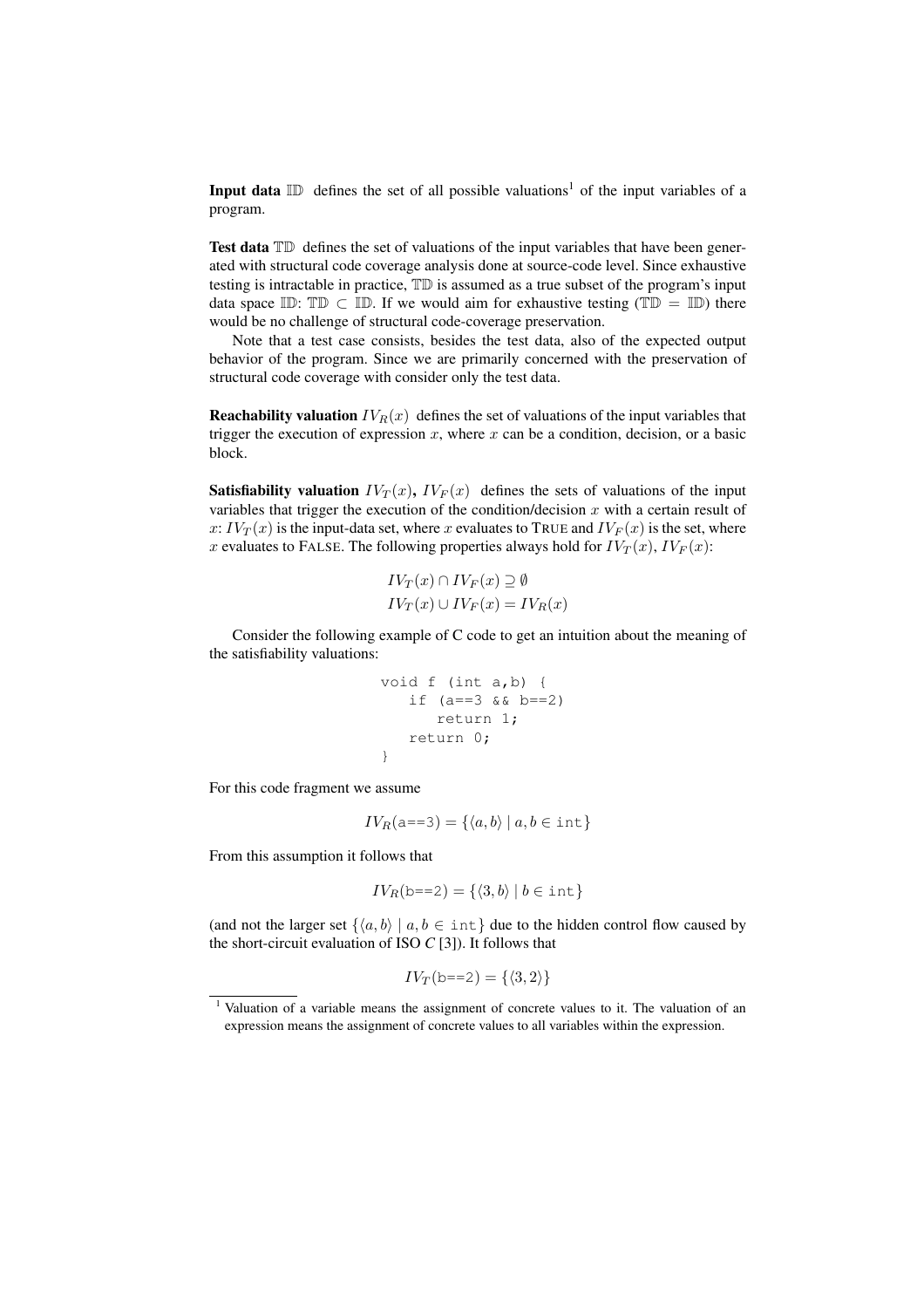Only those input data that trigger the execution of condition  $b == 2$  and evaluate it to TRUE are within  $IV_T(b == 2)$ . With  $\langle 3, 2 \rangle$  the conditions a==3 and b==2 are both executed and evaluated to TRUE. Further, it holds that

$$
IV_F(b == 2) = \{ \langle 3, b \rangle \mid b \in \text{int} \land b \neq 2 \}
$$

The definitions of  $IV_R(x)$ ,  $IV_T(x)$ , and  $IV_F(x)$  depend on whether the programming language has hidden control flow, for example, the short-circuit evaluation of ISO *C* [9].

### 2.2 Statement Coverage (SC)

Statement coverage (SC) requires that every statement of a program P is executed at least once. Statement coverage alone is quite weak for functional testing [10] and should best be considered as a minimal requirement. Using above definitions, we can formally define SC as follows:

$$
\forall b \in B(P). (T\mathbb{D} \cap IV_R(b)) \neq \emptyset \tag{1}
$$

Note that the boundary recognition of basic blocks  $B(P)$  can be tricky due to hidden control-flow. A statement in a high-level language like ISO *C* can consist of more than one basic block. For example, the ISO *C* statement  $f = (a == 3 \& b == 2)$ ; consists of multiple basic blocks due to the short-circuit evaluation order of ISO *C* expressions.

*Remark 1.* Source-line coverage is sometimes used as an alternative to SC in lack of adequate testing tools. However, without the use of strict coding guidelines, source-line coverage is not a serious testing metrics, as it is possible to write whole programs of arbitrary size within one source line.

#### 2.3 Condition Coverage (CC)

Condition coverage (CC) requires that each *condition* of the program has been tested at least once with each possible outcome. It is important to mention that CC does *not* imply DC. A formal definition of CC is given in Equation 2.

$$
\forall c \in \mathcal{C}(P). (IV_T(c) \cap \mathbb{TD}) \neq \emptyset \land (IV_F(c) \cap \mathbb{TD}) \neq \emptyset \tag{2}
$$

*Remark 2.* Above definition of CC requires in case of short-circuit operators that each condition is really executed. This is due the semantics of  $IV_T()$ ,  $IV_F()$ . However, often other definitions are used that do not explicitly consider short-circuit operators (as, for example in [11]), thus having in case of short-circuit operators only a "virtual" coverage since they do not guarantee that the short-circuit condition is really executed for the evaluation to TRUE as well as for the evaluation to FALSE.

## 2.4 Decision Coverage (DC)

Decision coverage (DC) requires that each *decision* of a program P has been tested at least once with each possible outcome. Decision coverage is also known as *branch*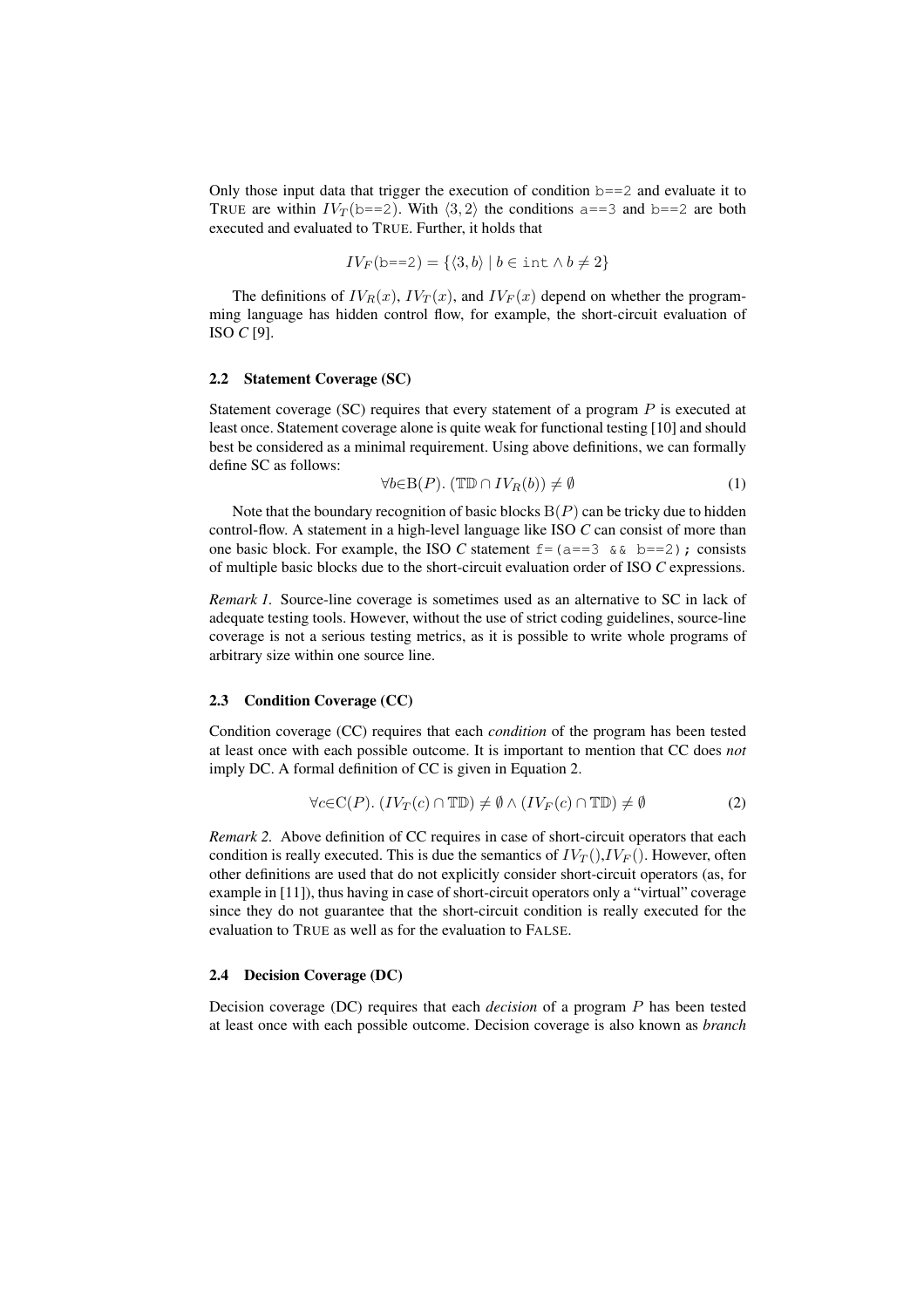*coverage* or *edge coverage*.

$$
\forall d \in D(P). (IV_T(d) \cap \mathbb{TD}) \neq \emptyset \land (IV_F(d) \cap \mathbb{TD}) \neq \emptyset \tag{3}
$$

# 3 Preservation of Structural Code Coverage

The challenge of structural code-coverage preservation is to ensure for a given structural code coverage of a program  $P_1$  that this code coverage is preserved while the program  $P_1$  is transformed into another program  $P_2$ . This scenario is shown in Figure 2. Of course if a program will be transformed, also the sets of basic blocks B or the set of program decisions D may get changed. As shown in Figure 2, the interesting question is whether a concrete code transformation preserves the structural code coverage of interest.



Fig. 2. Coverage-Preserving Program Transformation

When transforming a program, we are interested in the program properties that must be maintained by the code transformation such that a structural code coverage of the original program by the test-data set TD is preserved to the transformed program. Based on these properties one can adjust a source-to-source transformer or a compiler to use only those optimizations that preserve the intended structural code coverage. These coverage-preservation properties to be maintained have to ensure that whenever the code coverage is fulfilled at the original program by some test data TD then this coverage is also fulfilled at the transformed program with the same test data:

$$
\forall \mathbb{TD}. \text{ coverage}(P_1, \mathbb{TD}) \implies \text{coverage}(P_2, \mathbb{TD}) \tag{4}
$$

In the following we present several coverage preservation criteria taken from [3]. We use these coverage preservation criteria together with abstract descriptions of the code transformations for the calculation of the coverage profiles.

### 3.1 Preserving Statement Coverage (SC)

Equation 5 of Theorem 31 provides a coverage preservation criterion for statement coverage. Equation 5 essentially says that for each basic block  $b'$  of the transformed program there exists a basic block  $b$  of the original program such that reaching  $b$  with a given test vector implies that also  $b'$  is reached with the same test vector.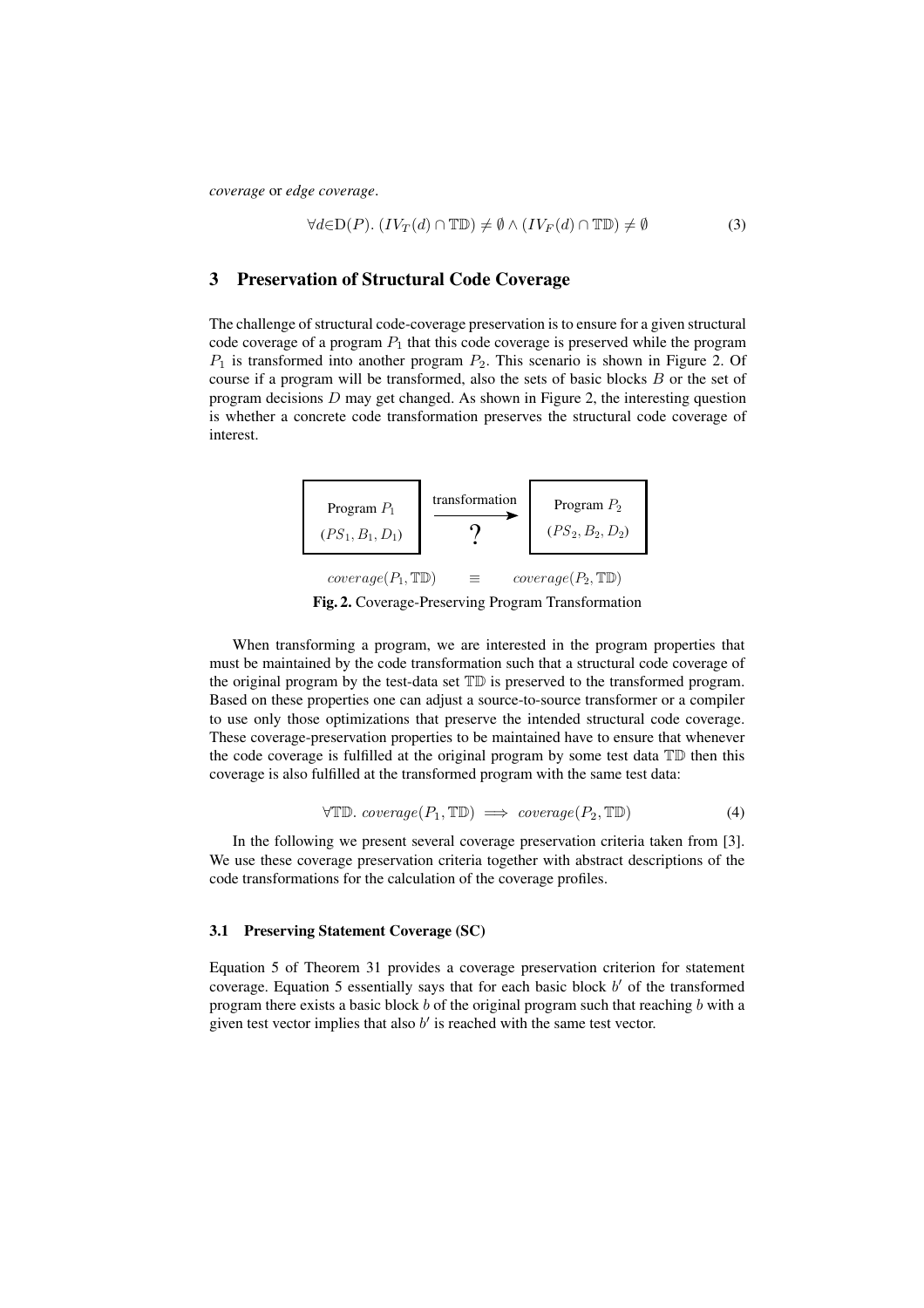Theorem 31 (Preservation of SC) *Assuming that a set of test data* TD *achieves* statement coverage *on a given program* P1*, then Equation 5 provides a sufficient - and without further knowledge about the program and the test data (there is now knowledge about the test data or the program assumed), also necessary - criterion for guaranteeing preservation of statement coverage on a transformed program P<sub>2</sub>. (Proof given*) *in [3])*

$$
\forall b' \in B(P_2) \exists b \in B(P_1). \; IV_R(b') \supseteq IV_R(b)
$$
 (5)

# 3.2 Preserving Condition Coverage (CC)

To define a coverage preservation criterion for CC (Theorem 32) we use the auxiliary predicate  $touches\_ID(x, ID)$  given in Equation 6.

The predicate  $touches\_ID(x, ID)$  is only TRUE if the set of input data ID includes at least the true-satisfiability valuation  $IV_T(x)$  or the false-satisfiability valuation  $IV_F(x)$  of expression x, where x is either a condition or a decision. The predicate touches  $ID(x, ID)$  is used for the coverage preservation criterion of CC (and also DC) to test whether the evaluation of any expression x of the original program to both. TRUE and FALSE, implies that the test data include at least one element of ID, needed for the coverage of an expression in the transformed program.

$$
touches\_ID(x, ID) \qquad \Rightarrow \qquad (IV_T(x) \subseteq ID) \ \lor \ (IV_F(x) \subseteq ID); \qquad (6)
$$

Equation 7 states that for each condition  $c'$  of the transformed program there exists at least one condition of the original program whose coverage implies that  $c'$  evaluates to TRUE and there exists at least one condition of the original program whose coverage implies that  $c'$  evaluates to FALSE.

Theorem 32 (Preservation of CC) *Assuming that a set of test data* TD *achieves* condition coverage *on a given program* P1*, then Equation 7 provides a sufficient - and without further knowledge about the program and the test data, also necessary - criterion for guaranteeing preservation of condition coverage on a transformed program* P2*. (Proof given in [3])*

$$
\forall c' \in C(P_2). \exists c \in C(P_1). \; touches\_ID(c, IV_T(c')) \land \exists c \in C(P_1). \; touches\_ID(c, IV_F(c')) \tag{7}
$$

### 3.3 Preserving Decision Coverage (DC)

To define a coverage preservation criterion for DC (Theorem 33) we use the auxiliary predicate touches  $ID(x, ID)$  given in Equation 6, which is also used for preserving CC.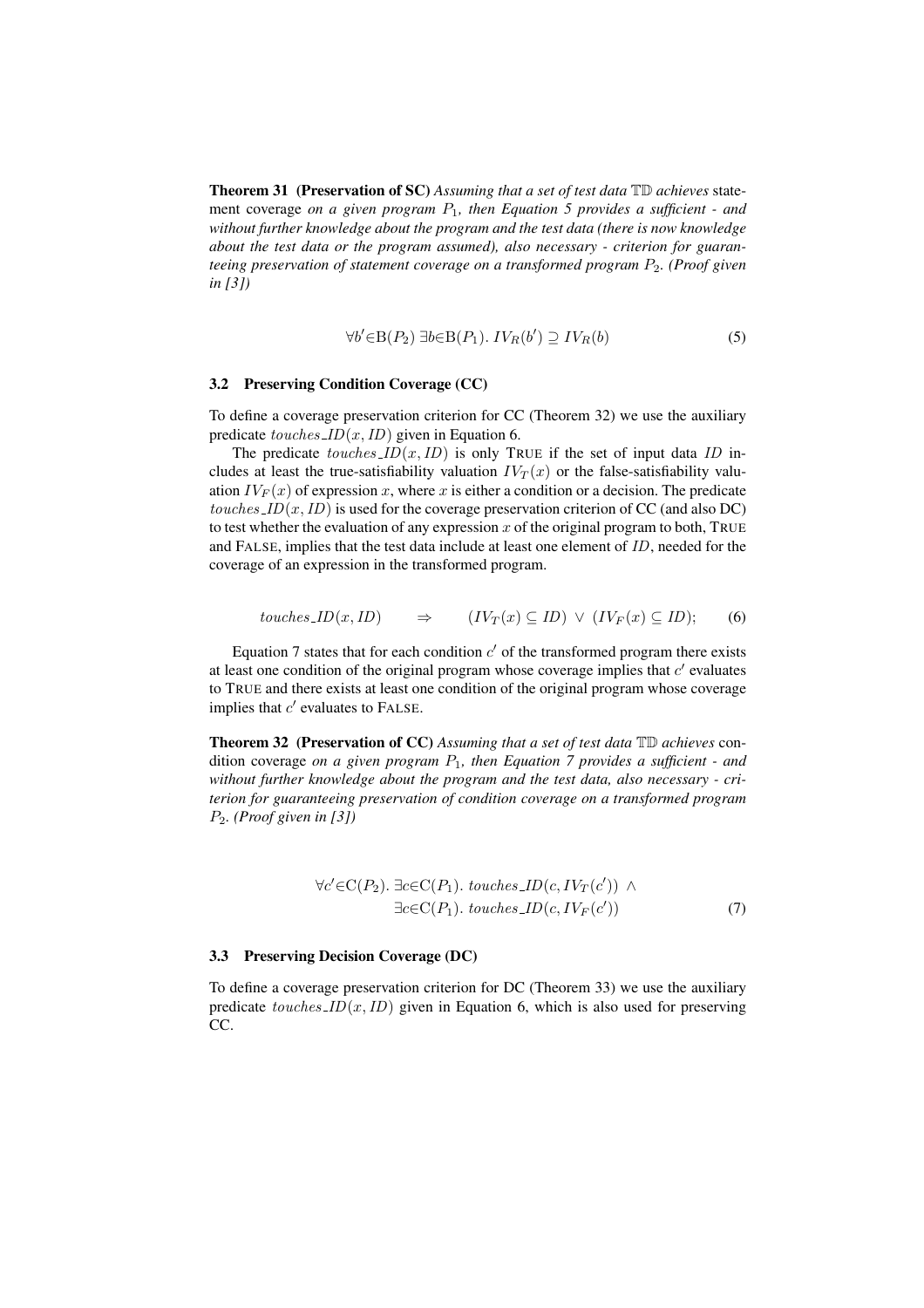Equation 8 of Theorem 33 provides a coverage preservation criterion for decision coverage. Equation 8 essentially says that for each decision  $d'$  of the transformed program there exists at least one decision of the original program whose coverage implies that  $d'$  evaluates to TRUE and there exists at least one decision of the original program whose coverage implies that  $d'$  evaluates to FALSE.

Theorem 33 (Preservation of DC) *Assuming that a set of test data* TD *achieves* decision coverage *on a given program* P1*, then Equation 8 provides a sufficient - and without further knowledge about the program and the test data, also necessary - criterion for guaranteeing preservation of decision coverage on a transformed program*  $P_2$ . *(Proof given in [3])*

$$
\forall d' \in D(P_2). \exists d \in D(P_1). \; touches\_ID(d, IV_T(d')) \land \exists d \in D(P_1). \; touches\_ID(d, IV_F(d')) \tag{8}
$$

# 4 Automatic Calculation of Compilation Profiles

This section discusses the concepts and implementation behind automatic calculation of coverage profiles.

#### 4.1 Program Model

For modeling control flow, the sequence of execution is defined by a set of labeled CFG edges  $R : E \times A \times \Delta$ , where  $E : N \times N$  are the CFG edges with  $N : B \cup C \cup \{s, t\}$ ,  $\Lambda: \{T, F\} \times \{T, F, X\}$ , and  $\Delta: \{\delta_1, \ldots, \delta_{|R|}\}$ . The special labels  $\Lambda$  and  $\Delta$  are used to include information about control flow that depends on condition/decision evaluations and influence of input valuations.

Condition/decision labels  $\ell \in \Lambda$  are used in case of condition nodes to determine the path a program uses when the control flow forks depending on the result of a condition evaluation. For flexibility in assigning condition results to different decision outcomes the condition/decision labels are two-parted. The first part defines the condition evaluation result using the symbols T and F for *true* and *false*. The second part of the label determines the decision result correlated with the condition result accumulated so far. It can be  $T$ ,  $F$  or  $X$  if the decision outcome is not yet determined. Note that  $X$  is only allowed for edges originating and destinating inside the *decision hypernode*. All outgoing edges of a decision must carry a unique decision-label with  $T$  or  $F$ .

Each edge  $e_i$  in the graph is assigned a *valuation set*  $\delta_i \in \Delta$ . This valuation set represents all the valuations of the program input that trigger the execution of a path going through edge  $e_i$ . For each node v, except s and t, we have a continuity relation of the form  $\overline{\phantom{a}}$  $\overline{\phantom{a}}$ 

$$
\bigcup_{e_i \in IN(v)} \delta_i = \bigcup_{e_j \in OUT(v)} \delta_j \tag{9}
$$

where  $IN(v)$  denotes the incoming edges of v and  $OUT(v)$  the outgoing edges of v. In other words, execution paths entering a node must leave the node at least on one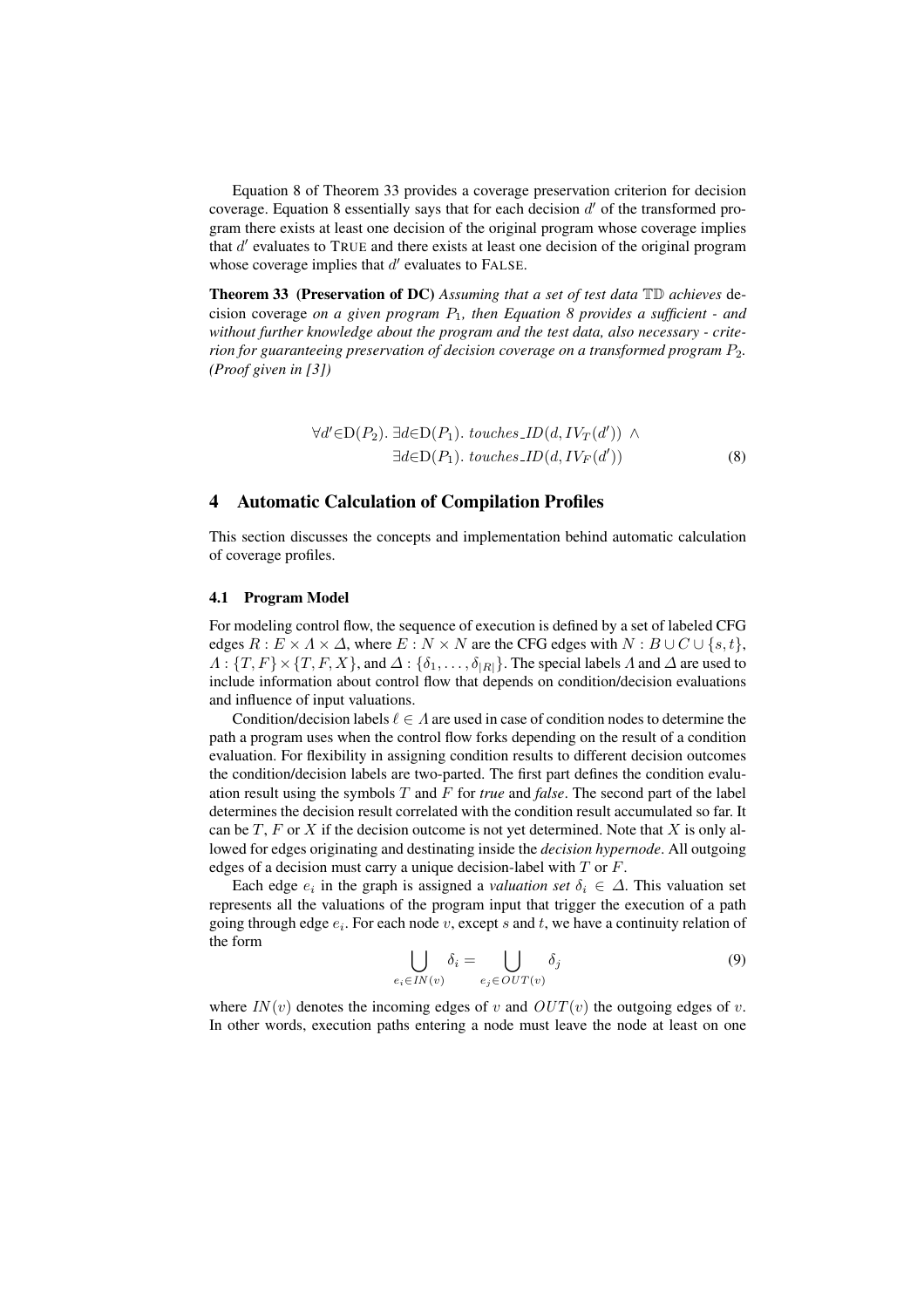outgoing edge. The only exceptions are the entry-node s being the source and the exitnode t being the sink of each execution path.

### 4.2 Analyzing Code Optimizations

For analyzing the effect of code optimizations we model the valuation relations between the original and the transformed code. Based on the continuity relation (Equation 9) it is easy to obtain simple subset relations  $(\subseteq)$  between the valuation sets on incoming and outgoing edges inside each program graph. This can be done by walking through each node of the CFG and applying the continuity relation in forward and backward direction. These subset relations are the basic input for coverage preservation analysis.

A code transformation adds additional relations of valuation sets between the original and the transformed code, characterizing how the transformation forms the valuation sets of the edges in the transformed code based on the valuation sets of the edges in the original code. These relations can be propagated along the CFG based on the transitivity of subset relations.

#### 4.3 The Mathematica Implementation

The implementation of the coverage-profile calculation was done using *Mathematica*, a fully integrated environment for technical and mathematical computing [12].

In a preparation-phase the control-flow graphs with the node sets  $B$  and  $C$ , the decision set  $D$  and the edge set  $R$  must be converted to the internal data structures of the program system. Each edge e in R is implemented as a tuple  $\langle v, w, \ell, \delta_i \rangle$  where v is the start- and w is the end-point of the edge.  $\ell$  is the two-parted condition/decision label as described above (or empty if the edge is not originating at a condition node) and  $\delta$  is a unique identifier for the valuation set.

Reachability and satisfyability valuation are reproduced internally by collecting the valuation sets on incoming and outgoing edges.  $IV_R(x)$  is calculated as abstract union of all valuation sets on the incoming edges of node x. To calculate  $IV_T(x)$  the union of all outgoing edges of x labelled with T are calculated and for  $IV_F(x)$  all edges with label F are mentioned. Dependent wether x is a condition or a decision, the information is extracted from the condition or decision label.

We construct an auxiliary graph (derived from the CFG) for maintaining the equality relations (=) or subset relations ( $\subseteq$ ) between valuation sets. The nodes of the auxiliary graph represent valuation sets or unions of valuation sets. A directed edge  $\delta_i \rightarrow \delta_j$  is included in the support graph iff  $\delta_i \supseteq \delta_j$  is true. In case of  $\delta_i = \delta_j$  the auxiliary graph contains edges between  $\delta_i$  and  $\delta_j$  in both directions.

After constructing auxiliary graphs for the original code as well as the transformed code, these graphs are glued together by adding the additional relations caused by the code transformation. These subset relations form the abstract description of the code transformation that we use for the calculation of the coverage profiles. Creating a graphreconstruction language [13, 14] that records the transformation relation while reconstructing the CFG is a possible extension for the future.

So far we have implemented preservation analyses for *statement coverage* (SC), *condition coverage* (CC), and *decision coverage* (DC). They get descriptions of the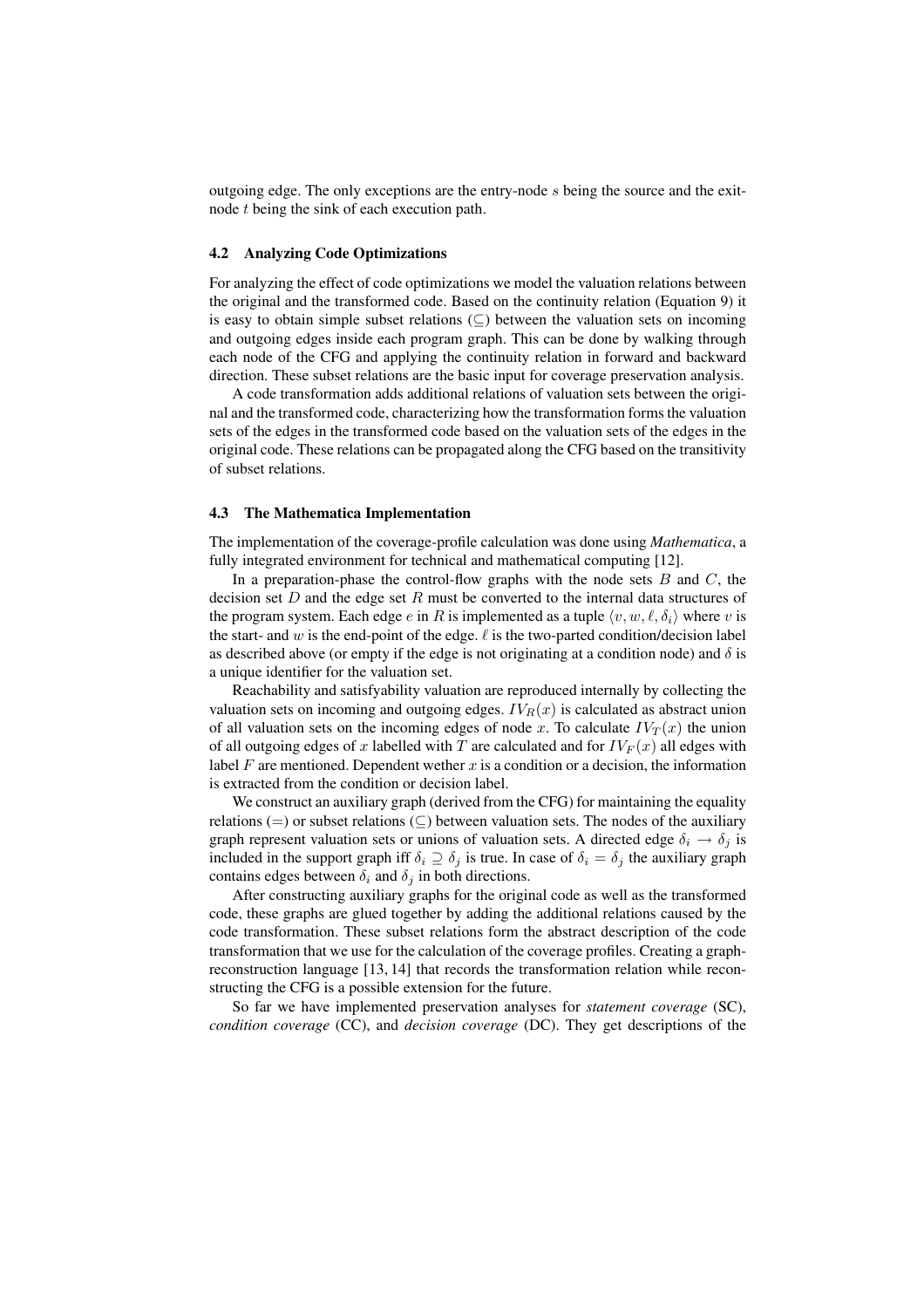original CFG and the transformed CFG. Beside documentary information they output a verdict *true* or *false* about the ability of the transformation to preserve the mentioned coverage. The correctness of this verdicts relies on providing a correct and precise abstract description of the code transformation.

# 5 Examples of Analyzing Coverage-Preservation

This sections shows the coverage preservation analysis for several code optimizations. To avoid confusion when relating the valuation sets of the original code and the transformed code, we denote  $\delta_i$  the valuation sets of the original code and  $\rho_i$  the valuation sets of the transformed code. The results on coverage preservation are summarized in Table 1.

### 5.1 Condition Reordering with Short-Circuit Evaluation

Algebraic simplifications use algebraic properties of operators like associativity, commutativity and distributivity to simplify expressions [1]. Although these simplifications produce logically equivalent expressions, they may cause unexpected changes in the flow of control. Under certain circumstances these changes can disrupt structural code coverage if they change the order of conditions. This is demonstrated in the following example of a branch with short-circuit evaluation.

The case study demonstrates condition reordering in an if-statement with two conditions connected by a logical AND operator with short-circuit evaluation. In a programming language the program code and the optimized code could look similar as in the following C-styled example:

| if $(A \& B)$ |            | if (B&&A) |
|---------------|------------|-----------|
| thenBlock     | changed to | thenBlock |
| else          |            | else      |
| elseBlock     |            | elseBlock |

Additionally, short-circuit evaluation of conditions is assumed, a technique used in several programming languages. In C/C++, e.g., logical expressions inside an if-statement are evaluated from left to right. If evaluation of further terms could not change the result anymore, evaluation stops and the branch is executed immediately. In the example, the second condition is not evaluated, if the result of the first condition evaluates to *false*.

Figure 3 shows the internal graph models for this use case with the original program on the left side and the transformed program on the right side. As a convention the symbols  $\delta$  are used to note the valuation sets of the original program and symbols  $\rho$  are used for the transformed program. In the original program, the described shortcircuit branch is implemented with the edge from condition  $\vec{A}$  to the else-block 4. In the transformed program the short-circuit branch connects condition B with else-block 14.

Changing the condition order by swapping the conditions will not change the valuation-sets of the decision result. This is denoted by the equality relations  $(=)$  between  $\delta_6$ ,  $\varrho_6$  and  $\delta_7$ ,  $\varrho_7$ . Therefore, applying the preservation condition for DC (Equation 8) and for SC (Equation 5) will give a positive preservation verdict. But the distribution of the valuation sets of the conditions inside the decision are changed. Condition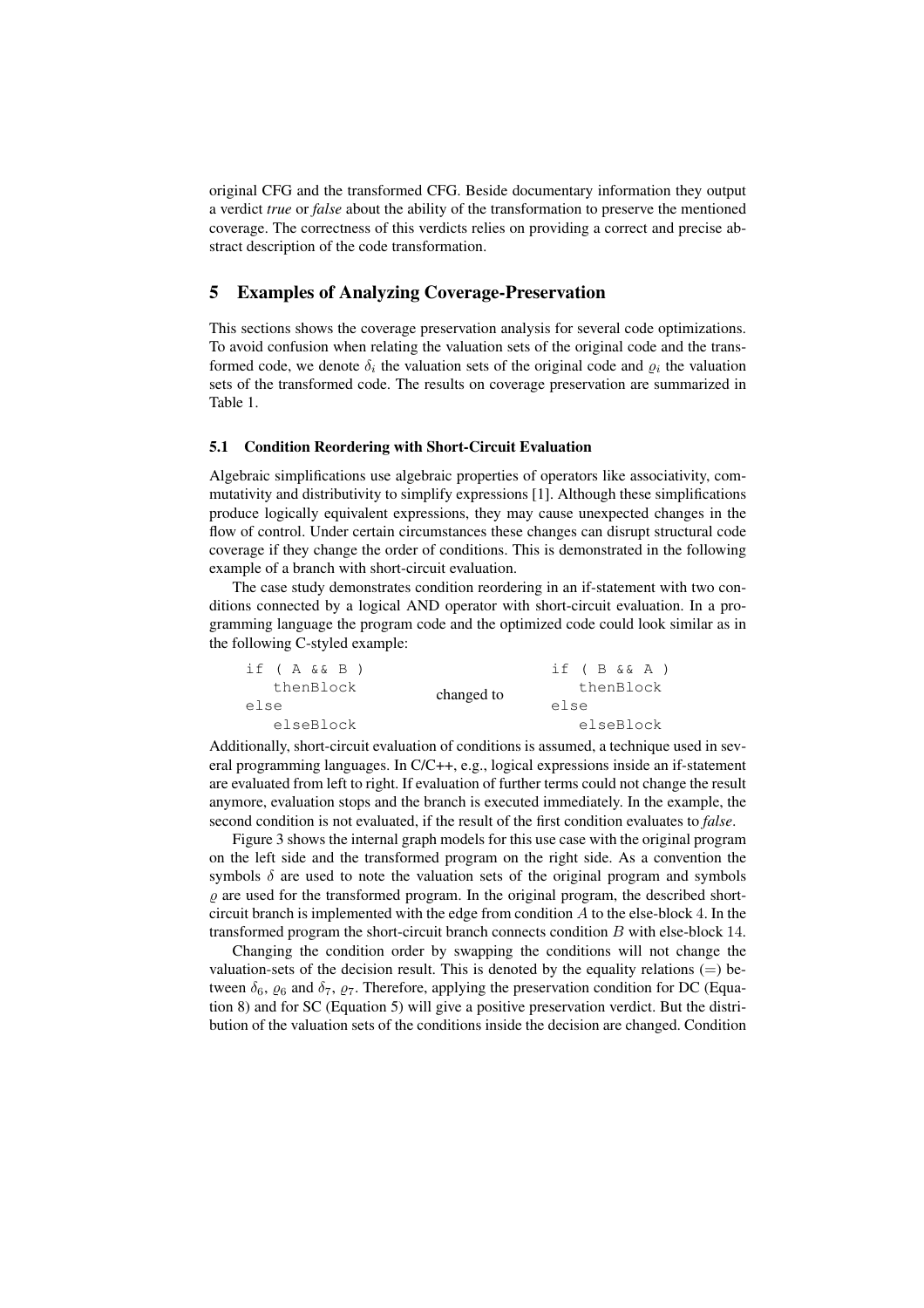

Fig. 3. Transformation Relation for Condition Reordering (with short-circuit evaluation)

B in the transformed code snippet will now decide on a bigger valuation set than in the untransformed program while condition  $\vec{A}$  in the transformed program decides on a subset of the possible valuations. Applying the preservation condition for CC (Equation 7) therefore results in a negative preservation verdict.

The sample output of the implemented analyzing function in Figure 4 shows how the function makes use of the preservation criteria to show, that statement coverage is preserved. The tool walks through each statement node of the transformed code. Using the continuity relation together with the additional subset relations on the valuation sets it determines those valuation sets which are a subset of valuation set  $IV_R(x)$  of the currently investigated node  $x$ . Finally, it searches for a node in the original code with a valuation-set that is member of the related valuation-sets. In the first case this happens with node 3 and it's valuation set  $IV_R(3) = \delta_4$ . The same principle is used to find node 4 as a counterpart for node 14.

The last line of the listing gives as the function result the final decision, which is *true* in this case. This result can be used to be included into a coverage profile.

# 5.2 Loop Peeling

The transformation called *loop peeling* replaces the first k iterations from the beginning of a loop and inserts k copies of the body together with increment and test code of the loop index variable immediately ahead of the loop [1]. A simplified example of this optimization is shown in Figure 5, where the compiler has peeled out the first iteration of the loop, placing one copy of the loop body and the loop termination test in front of the loop.

From point of view of code coverage analysis, this little change in code structure has severe effects on preservation of all coverage criteria. In the original program SC, CC, and DC can be achieved by executing one iteration of the loop. After application of the transformation, the same test data will not enter the loop, because the first iteration has been executed in advance.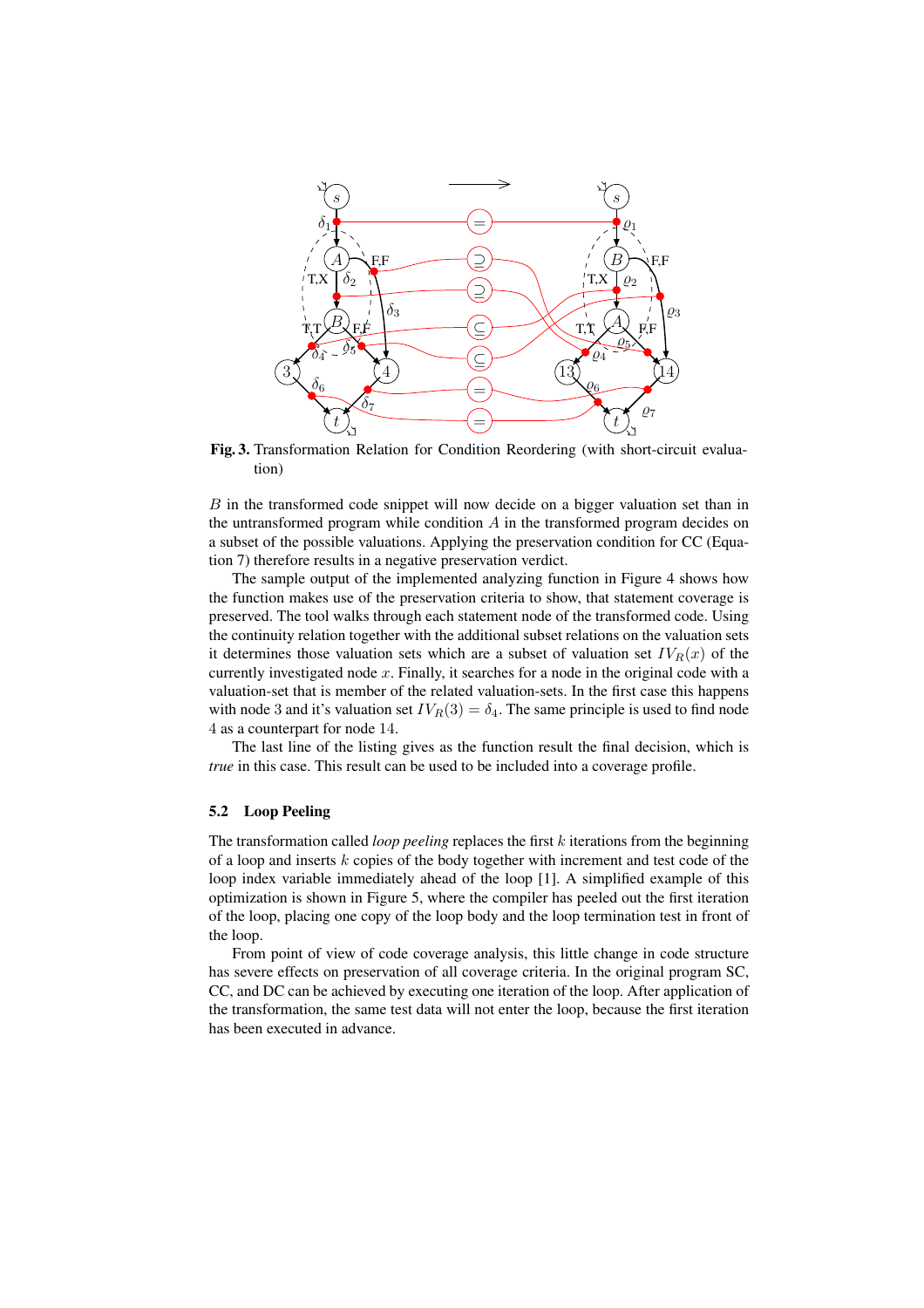\*\* SC-Preservation \*\* B(P2): {13, 14}  $B(P1): \{3, 4\}$  $\rightarrow \rightarrow \rightarrow 1$ IV<sub>R</sub>(13)==  $\{\rho_4\}$  of P2 is related with  $\{\{\delta_4\}, \{\delta_6\}, \{\rho_4\}, \{\rho_6\}\}\$ Nodes of P1 satisfying preservation condition: {3} Accumulated scpf: True  $\rightarrow \rightarrow \rightarrow 2$  $IV_R(14)=\{\rho_3,\rho_5\}$  of P2 is related with  $\{\{\delta_3\}, \{\delta_5\}, \{\delta_7\}, \{\rho_3\}, \{\rho_5\}, \{\rho_7\}, \{\delta_3, \delta_5\}, \{\rho_3, \rho_5\}\}\$ Nodes of P1 satisfying preservation condition: {4} Accumulated scpf: True True



Formal analysis cannot prove coverage preservation, because the body of the loop is only triggered by a subset  $\rho_4$  of the original valuation subset  $\delta_2$ . Therefore SC will fail for  $b' = "B"$ , because no statement b in the original program could be found such that  $IV_R(b') \supseteq IV_R(b)$ . Proofing preservation of CC and DC fails for similar reasons.

# 5.3 Loop Inversion

*Loop Inversion*, in source-language terms, transforms a while loop into a do-while loop [1]. The loop closing test is moved from the beginning of the loop to the end of the loop. In the simplest case this requires, that it is save to execute the loop body at least once. Otherwise, a test has to be generated in front of the loop to check the exit condition. This latter case is illustrated in Figure 6.

Although the relation of the valuation sets between the original and the transformed code contains many equalities, only statement coverage is preserved. This is, because the moved loop closing decision in the transformed program only decides on a subset of the input valuations compared with the original program, which is expressed by the union operation (∪) on the right side of the equality relation. This relation is induced by the subset-relation between  $\rho_1$  and  $\rho_2$ .

### 5.4 Condition Reordering without Short-Circuit Evaluation

This example goes back to the condition reordering example presented in Section 5.1. The example presented in this subsection is a variation where all conditions are executed independently of the outcome of the other conditions of the decision. Besides SC and DC, also CC is now preserved. The main difference here is, that each condition decides on the full valuation-set  $\delta_2 \cup \delta_3 = \varrho_2 \cup \varrho_3$ , although the distribution between  $\delta_2, \delta_3$  on one side and  $\varrho_2$ ,  $\varrho_3$  on the other side may differ.

The CFG in Figure 7 also shows an application for the two-parted condition/decision label. Although condition "B" in the original code on the left side can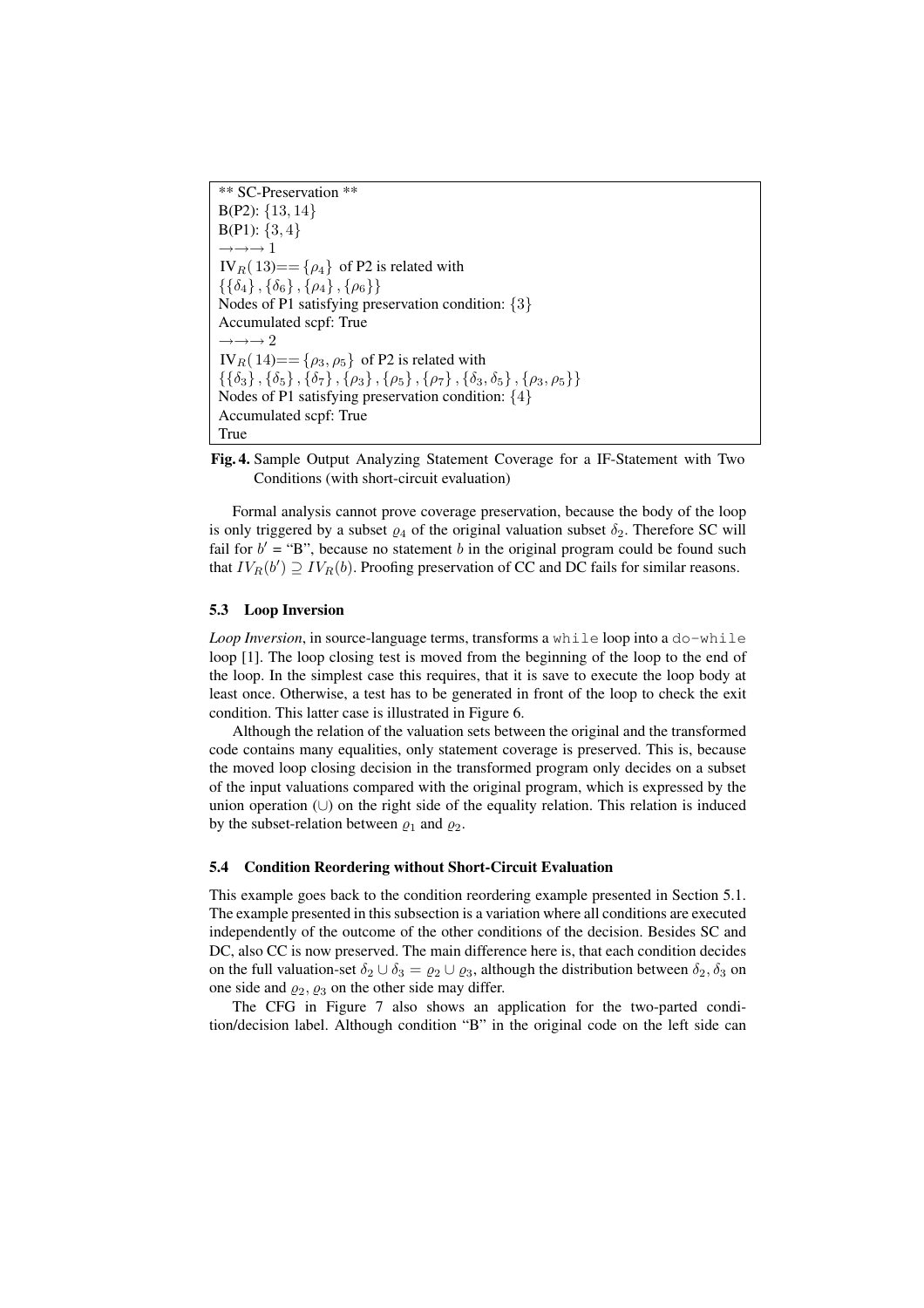

Fig. 5. Transformation Relation for Loop Peeling

decide independently of the result of condition "A" for *true*, the decision result must be *false* if the result of evaluating condition "A" was *false*. The same is true in the transformed program when condition "A" decides *true* but the result of condition "B" was *false*.

| Code Optimization                        | Coverage Preservation |          |         |
|------------------------------------------|-----------------------|----------|---------|
|                                          | SС                    | $\alpha$ | DC      |
| Cond. reordering (without short-circuit) |                       | ٠        |         |
| Cond. reordering (with short-circuit)    |                       |          |         |
| Loop peeling                             |                       |          | $\cdot$ |
| Loop inversion                           |                       | ٠        | ٠       |
| T1114011.10 T101                         |                       |          |         |

### Table 1. Calculated Coverage Profiles

# 6 Summary and Conclusion

In this paper we addressed the rather novel field of preserving structural code coverage during program transformation. A code transformer that take care of preserving structural code coverage has many interesting applications. For example, this allows the realization of reliable and portable test-data generators. Besides functional software testing, this is even interesting for measurement-based timing analysis.

Our approach is based on the calculation of so-called coverage profiles, which are tables that store the information of what code transformations guarantees the preservation of which structural code-coverage metric. To calculate these coverage profiles, we developed a formal coverage preservation criteria for each structural coverage metric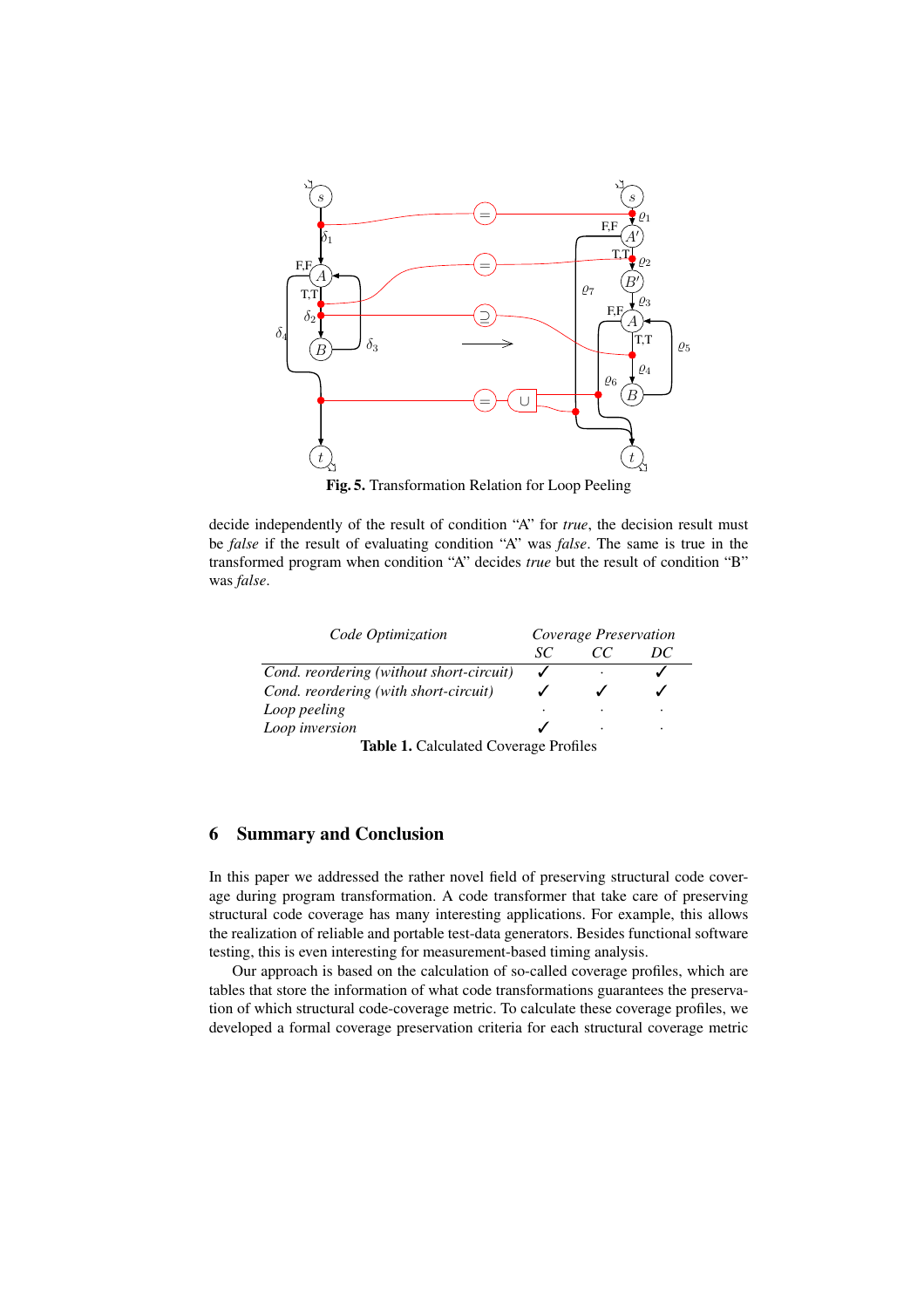

Fig. 6. Transformation Relation for Loop Inversion

and infer it with the abstract descriptions of the code transformations. We have calculated such coverage profiles for statement coverage (SC), condition coverage (CC), and decision coverage (DC).

As future work, we are focusing on extending the calculation of coverage profiles to more complex structural code-coverage metrics like the modified condition-decision criterion (MCDC) or a scoped path coverage.

# References

- 1. Muchnick, S.S.: Advanced Compiler Design & Implementation. Morgan Kaufmann Publishers, Inc. (1997) ISBN 1-55860-320-4.
- 2. Kirner, R.: SCCP/x a compilation profile to support testing and verification of optimized code. In: Proc. ACM Int. Conference on Compilers, Architecture, and Synthesis for Embedded Systems (CASES'07), Salzburg, Austria (2007) 38–42
- 3. Kirner, R.: Towards preserving model coverage and structural code coverage. EURASIP Journal on Embedded Systems 2009 (2009) doi:10.1155/2009/127945.
- 4. Wenzel, I., Kirner, R., Rieder, B., Puschner, P.: Measurement-based timing analysis. In: Proc. 3rd Int'l Symposium on Leveraging Applications of Formal Methods, Verification and Validation, Porto Sani, Greece (2008)
- 5. Kirner, R., Puschner, P., Wenzel, I.: Measurement-based worst-case execution time analysis using automatic test-data generation. In: Proc. 4th International Workshop on Worst-Case Execution Time Analysis, Catania, Italy (2004) 67–70
- 6. Vilkomir, S.A., Bowen, J.P.: Formalization of software testing criteria using the z notation. In: Proc. 25th Annual International Computer Software and Applications Conference, Honolulu, Hawaii, USA (2001) 351
- 7. Aho, A.V., Sethi, R., Ullman, J.D.: Compilers, Principles, Techniques, and Tools. Addison-Wesley (1997) ISBN 0-201-10088-6.
- 8. Chilenski, J.J.: An investigation of three forms of the modified condition decision coverage (MCDC) criterion. Technical Report DOT/FAA/AR-01/18, Boeing Commercial Airplane Group (2001)